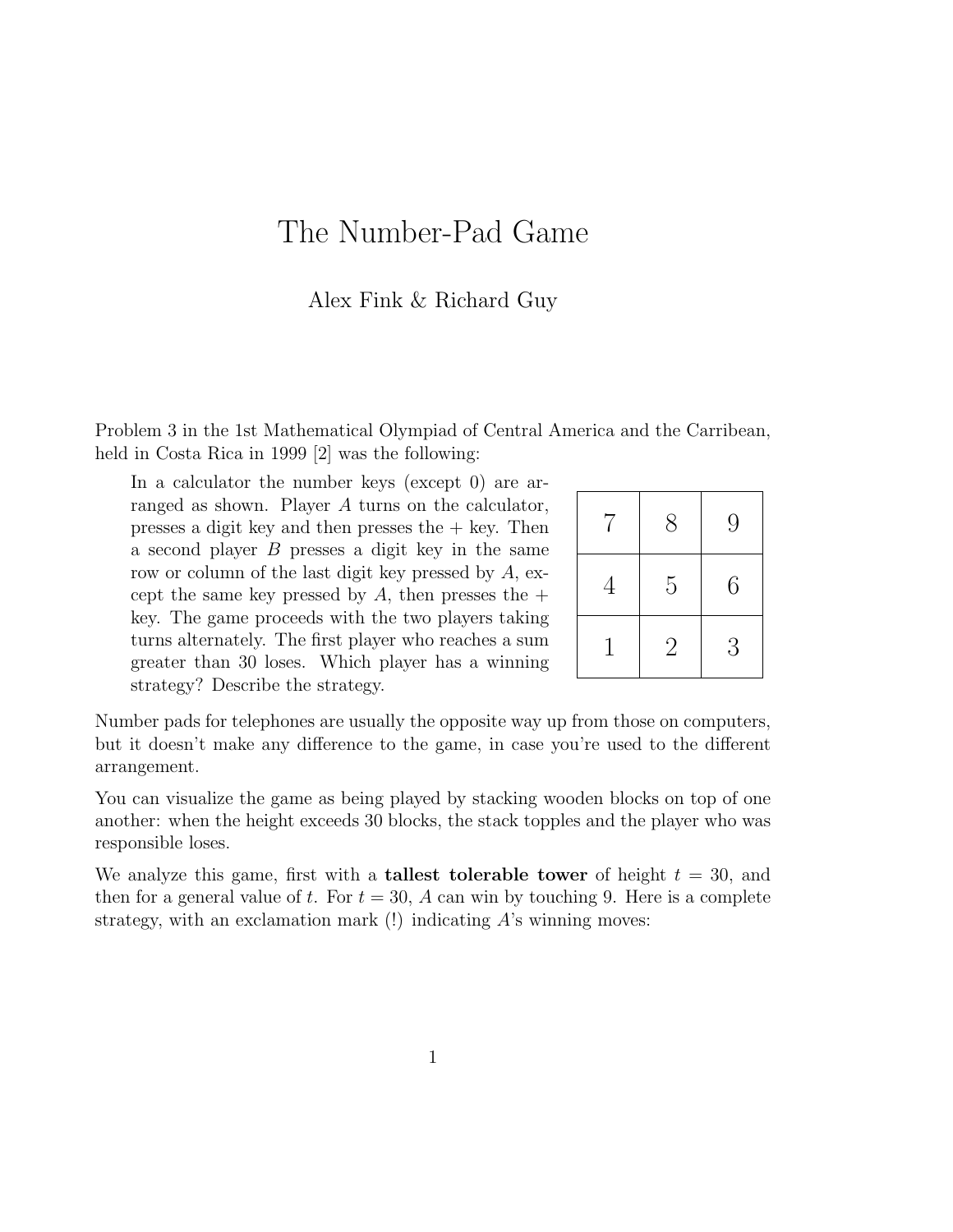

A can also win by touching 3, but B, by touching 1 at each turn, can prolong the game for five more moves by A:

$$
\begin{array}{ccccccccc}\n\text{A3} & \text{B1} & \text{A7} & \text{B1} & & \begin{cases}\n\text{A4} & \text{B1} & \text{A4} & \text{B1} & \begin{cases}\n\text{A4} & \text{B1} & \text{A3} & \text{B1} & \text{A4} \\
\text{A2} & \text{B1} & & \begin{cases}\n\text{A4} & \text{B1} & \text{A7} & \text{B1} & \text{A2} \\
\text{A2} & \text{B1} & \text{A7} & \text{B1} & \text{A4}\n\end{cases}\n\end{array}\n\end{array}
$$

Table 1 tells you how to play well for any tallest tolerable tower. It shows all the winning moves. Each entry was found by reference to earlier entries. For example, if  $t = 15$ , then

| if you touch leading to |        | where the winners              | so that |
|-------------------------|--------|--------------------------------|---------|
| 1                       | $t=14$ | 9 can't be reached             | 1 wins  |
| 2                       | 13     | $4.9 \text{ can't be reached}$ | 2 wins  |
| 3                       | 12     | 1 can be reached               | 3 loses |
| 4                       | 11     | 8,9 can't be reached           | 4 wins  |
| 5                       | 10     | $1,5,7,9$ can't be reached     | 5 wins  |
| 6                       | 9      | 9 can be reached               | 6 loses |
| 7                       | 8      | 5 can be reached               | 7 loses |
| 8                       | 7      | 4 can be reached               | 8 loses |
| 9                       |        | 3 or 5 can be reached          | 9 loses |

and so the entry for  $t = 15$  is 1245.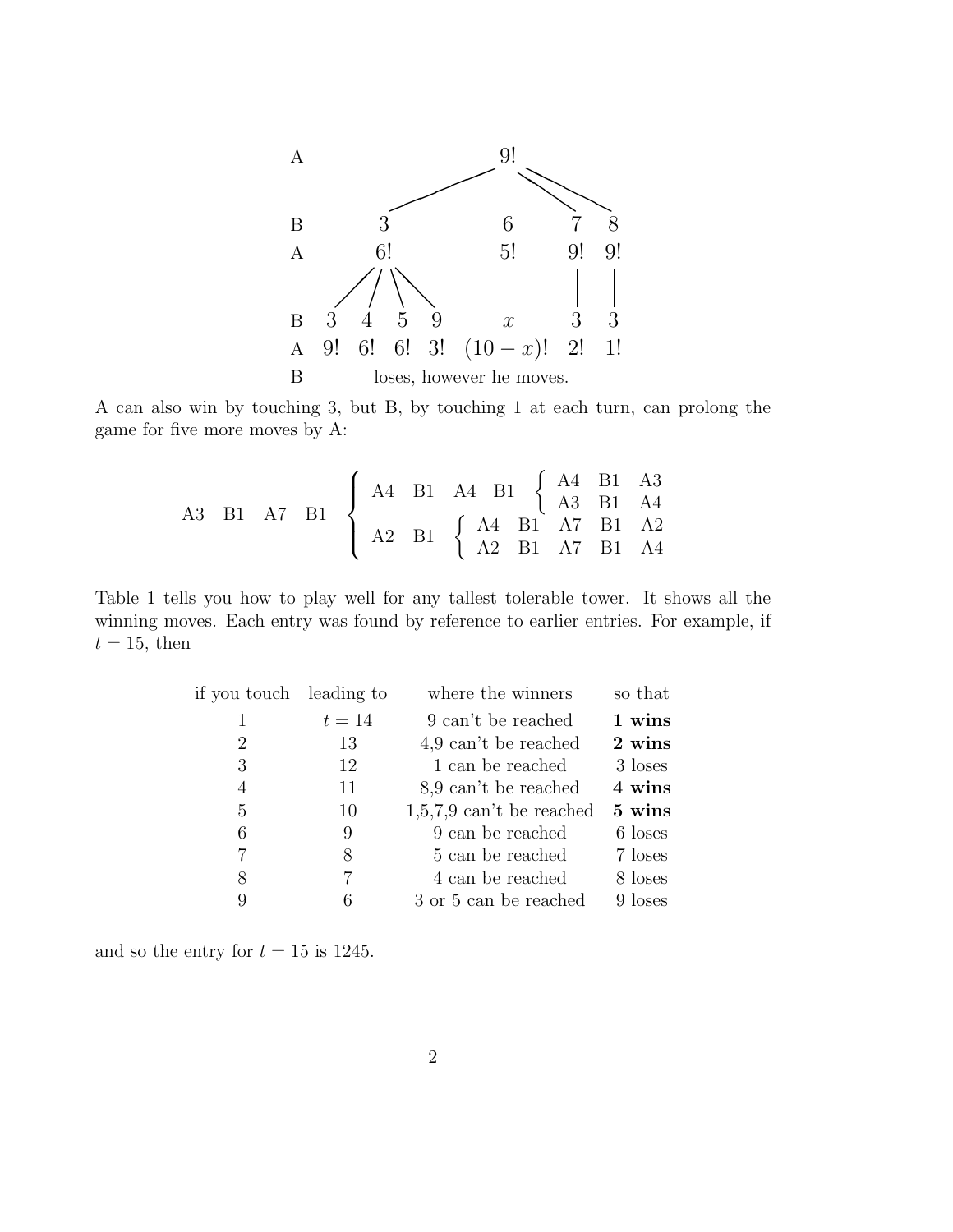| $t\,$  | $\theta$       |                | $\overline{2}$ | 3    | 4    | 5    | 6              |        | 8     | 9              |
|--------|----------------|----------------|----------------|------|------|------|----------------|--------|-------|----------------|
| $0+$   |                | 1              | 12             | 3    | 4    | 5    | 12356          | 3467   | 34568 | 89             |
| $10+$  | 1579           | 89             | 178            | 49   | 9    | 1245 | $\overline{2}$ | 4      | 246   | 25             |
| $20+$  | 234            | 4              | 69             | 1279 | 2349 | 489  | 79             |        | 1249  | 248            |
| $30+$  | 39             | 45             | 5              | 146  | 347  | 358  | 9              | 1359   | 23    | $\overline{7}$ |
| $40+$  | 49             | 2589           | 2345           |      | 145  | 2679 | 37             | 24     | 5     | 12369          |
| $50+$  | $\overline{7}$ | 3458           | 29             | 3579 | 23   | 57   | 469            | 79     | 2345  | $\overline{2}$ |
| $60+$  | 5              | 1279           | 57             | 34   |      | 1356 | 237            | 3457   | 49    | 579            |
| $70+$  | 236            | 78             | 48             | 79   | 35   | 23   | 4              | 3679   | 25    | 345            |
| $80+$  | 48             | $\overline{7}$ | 37             | 23   | 348  | 379  | $\overline{5}$ | 134569 | 478   | 37             |
| $90+$  | 57             | 35             | 38             | 37   | 35   | 359  | 3457           | 37     | 57    | 35             |
| $100+$ | 3578           | 37             | 35             | 35   | 357  | 37   | 357            | 35     | 357   | 357            |
| $110+$ | 357            | 357            | 357            | 357  | 357  | 357  | 357            | 357    |       |                |

Table 1. Winning moves for  $0 < t \leq 117$ .

Notice that there are no winning moves if the tallest tolerable tower has height 27 or 43 or 64. For example, at  $t = 27$ ,

| the moves 1 2 3 4 5 6 7 8 9                                 |  |  |  |  |  |
|-------------------------------------------------------------|--|--|--|--|--|
| leading to $t = 26$ $25$ $24$ $23$ $22$ $21$ $20$ $19$ $18$ |  |  |  |  |  |
| are met by $789$ or $27,5$ or $1644$ $45$ or $26$           |  |  |  |  |  |

respectively. These are  $\mathcal{P}\text{-positions}$ , previous-player-winning positions [1, Vol.1, p.83, where A had better hope that it is  $B$  who has to start.

Here's how to use the table. Suppose that the tallest tower has height 100. From the table, the winning moves are 3, 5, 7, and 8, so, to win as quickly as possible, touch 8. Your opponent may now move to 2, 5, 7, or 9, and the height of the tallest tower that can be added is accordingly reduced to 90, 87, 85, or 83. From the table, your good moves are then respectively 5 (7 is not legal); 4 or 6 (1, 3, 5, 9 are illegal); 9 (3 and 7 aren't legal); or 3 (2 is illegal). You will find that there is always a legal winning move, unless the game starts at 27, 43, or 64. For towers taller than 107, you can always win by playing 3, 5, or  $7$  — your opponent can never reply with one of these numbers, and whatever he plays, you can reply with either of two of them. When the remaining allowable height is 100 or less, you have to be more careful and use the table.

As described here, the game is being played as a **misère** game, with the last player losing. We could also play it under **normal play** rules, in which the last player wins, that is, the winner is the first to exceed the tallest tolerable total and topple the tower.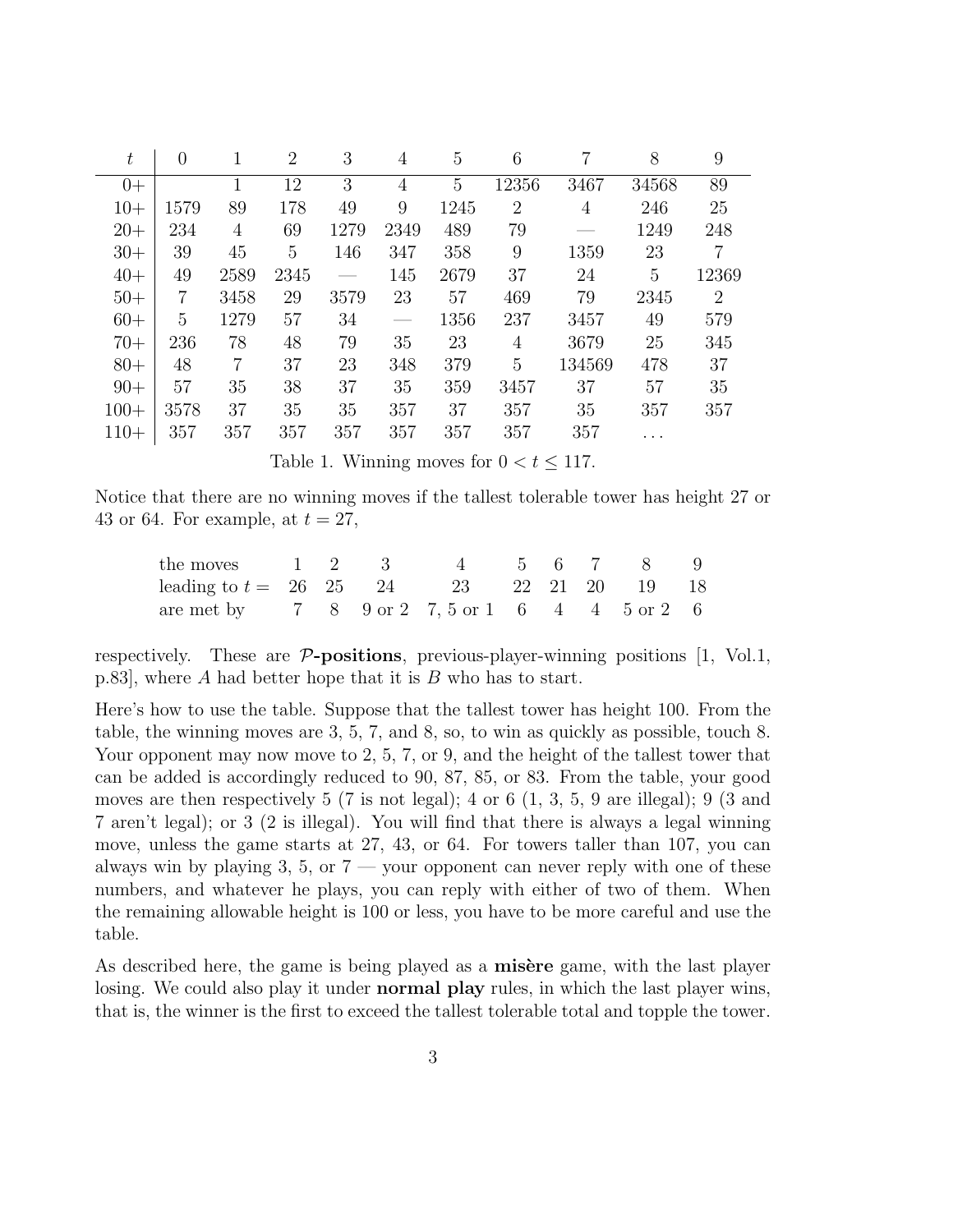This is an example of a subtraction game played as an addition game. It is also a subtraction game in which the subtraction set depends on the previous move. As a subtraction game it would be more natural to disallow the tower-toppling move, which would switch the application of the labels "misère" and "normal".

It is not hard to see that subtraction games are ultimately periodic, but sometimes the periodicity takes a long time to settle down. In the misère game, for example, the period has length 1 (repetition of the single entry 357), after a "preperiod" of length 107. Often there seems to be no good way of estimating the lengths of the period and preperiod. Table 2 shows the winning moves for the normal-play game.

| $t\,$  | $\theta$       | $\mathbf{1}$   | $\overline{2}$    | 3              | $\overline{4}$ | 5               | 6                                                         | 7              | 8              | 9               |
|--------|----------------|----------------|-------------------|----------------|----------------|-----------------|-----------------------------------------------------------|----------------|----------------|-----------------|
| $0+$   | any            |                | $239$ $349$ $459$ |                | 56789          | 6789            | 789                                                       | 89             | 19             | $\mathbf{1}$    |
| $10+$  | $\mathbf{1}$   | 14             |                   | 15             | 125            | 356             | 46                                                        | 589            | 125689         | 789             |
| $20+$  | 89             | 19             | 179               | 9              | 148            | $\overline{2}$  | $5\overline{)}$                                           | 1245           | $\overline{5}$ | 134             |
| $30+$  | $9\phantom{.}$ | 1356           | 2789              | 57             | 49             | 579             | 239                                                       | 89             | 145            | $9\phantom{.0}$ |
| $40+$  | 1457           | 24             |                   | 1249           | 25             | 34              | $\overline{4}$                                            | $59\,$         | 12369          | 347             |
| $50+$  | 489            | 79             | 359               | 289            | $48\,$         | $9\phantom{.0}$ | 159                                                       | 12345          | $\overline{4}$ | $\overline{4}$  |
| $60+$  | 25             | 235            | 348               | $\overline{4}$ | 9              | 1239            | 2348                                                      | 4789           | 479            | 59              |
| $70+$  | 1248           | 8              | 19                | 19             | 135            | $\overline{4}$  | $\overline{\phantom{a}}$                                  | 1256           | 2359           | 3458            |
| $80+$  | $\overline{4}$ | 59             | 12369             | 378            | 489            | 9               | 135                                                       | $\overline{2}$ | 48             | 249             |
| $90+$  | $59\,$         | 12345          | $\overline{4}$    | 46             | 279            | 235             | 2489                                                      | $\frac{1}{1}$  | 19             | 129             |
| $100+$ | 348            | 489            | 57                | 356            | 47             | 348             | 29                                                        | 359            | 2389           | 47              |
| $110+$ | 47             | $\overline{2}$ | 2345              | 238            |                | 1/9             | $\overline{2}$                                            | 346            | 247            | $\overline{5}$  |
| $120+$ | 12469          | $\overline{7}$ | 368               | 279            | 359            | 289             | 57                                                        | $6\phantom{.}$ | 179            | 2345            |
| $130+$ | $8\,$          | 15             | $\mathbf{1}$      | 13567          | 47             | 8               | 1256                                                      | $35\,$         | 368            | $\overline{4}$  |
| $140+$ | 389            | 269            | 35                | 248            | 47             | 3               | 28                                                        | 3458           | 39             | 47              |
| $150+$ | 345            | $\overline{2}$ | 3467              | 2358           |                | $1\frac{1}{2}$  | $\overline{2}$                                            | 36             | 247            | $\mathbf 5$     |
| $160+$ | 12469          | $\overline{7}$ | 368               | 2789           | 3579           | 89              | 157                                                       | 6              | 179            | 245             |
| $170+$ | 8              | 15             | $\mathbf{1}$      | 1356           | 47             | 8               | 1256                                                      | 35             | 3689           | $\overline{4}$  |
| $180+$ | 389            | 269            | 35                | 248            | 47             | 3               | $\mathcal{Q}% _{M_{1},M_{2}}^{\alpha,\beta}(\varepsilon)$ | 3458           | 239            | 47              |
| $190+$ | 345            | $\overline{2}$ | 3467              | 2378           |                | 1/9             | $\overline{2}$                                            | 36             | 247            | $\overline{5}$  |
| $200+$ | 12469          | $\overline{7}$ | 368               | 279            | 3579           | 289             | 57                                                        | 6              | 179            | $2345\,$        |
| $210+$ | 8              | 15             | $\mathbf{1}$      | 13567          | 47             | $8\,$           | 1256                                                      | 35             | 368            | $\overline{4}$  |

Table 2. Winning moves for normal play of the number-pad game.

Notice that 12, 42, 76, 97, and  $40k + 114$  for  $k \ge 0$  are P-positions. The period length is 80, and the preperiod is 124. The last **irregular set** is 359 for  $t = 124$ , shown in bold in the table, as are the other last irregular sets in each column. The period would be 40, were it not for a quarter of the sets, which are *italicized* in the table.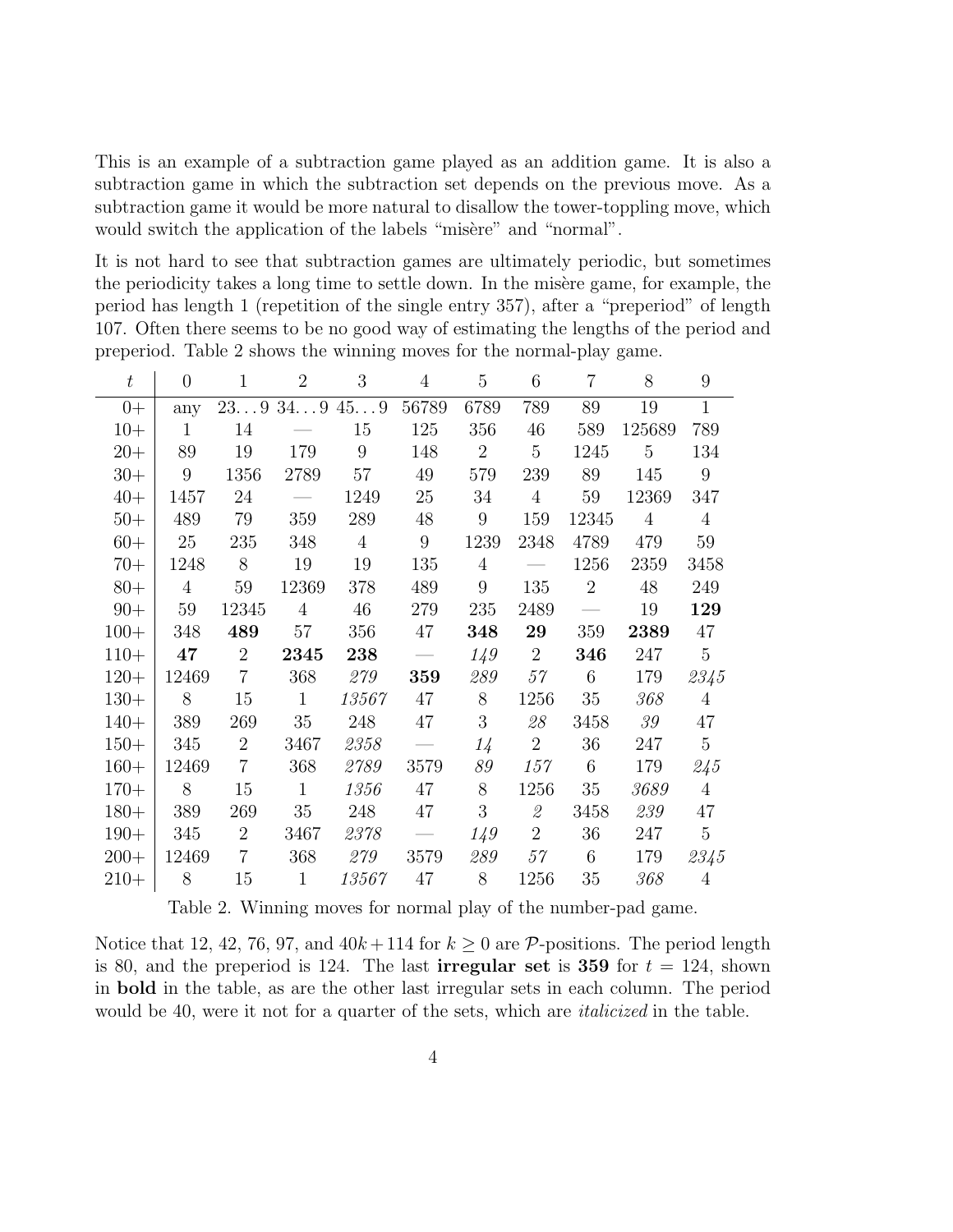We next consider the same game but with a zero key in the middle column of a separate row. In the misère game, in which you're trying to avoid toppling,  $\theta$  will always be a good move since it never topples, and, if the reply (which must be 2, 5, or 8) doesn't immediately lose, then 0 is repeatedly available until it becomes the penultimate move. So it is forbidden as an opening move. Players soon realize that 2, 5, and 8 can never be good moves, since 0 is always a good reply, so the analysis can be simplified to the board on the right of the following diagram.



The winning moves are shown in Table 3: the length of the period is 15 and that of the preperiod is 22. The last of just eight irregular sets (shown in bold) is 1679 for  $t = 22$ . The P-positions are those with  $t \equiv 0$  or 5 (mod 15).

|  |  |  |  | $t$   0   1   2   3   4   5   6   6   7   8   8   9   10   11   12   13   14                                      |  |  |  |  |
|--|--|--|--|-------------------------------------------------------------------------------------------------------------------|--|--|--|--|
|  |  |  |  | $0+$   - 1 1 13 4 - 16 1367 346 49 9 169 167 49 49                                                                |  |  |  |  |
|  |  |  |  | $15 +$   $-$ 1 14 3469 49 $-$ 16 1679 349 49 9 169 1467 49 49                                                     |  |  |  |  |
|  |  |  |  | $30 +$   - 1 14 349 49 - 16 14679 349 49 9 169 1467 49 49                                                         |  |  |  |  |
|  |  |  |  | $45 + \begin{vmatrix} - & 1 & 14 & 349 & 49 & - & 16 & 14679 & 349 & 49 & 9 & 169 & 1467 & 49 & 49 \end{vmatrix}$ |  |  |  |  |

Table 3. Winning moves in the number-pad game with zero.

In the normal play of this game, 0 is *never* a good move, so the analysis is the same as that for normal play in the game without zero.

Sometimes the zero key is in the left hand column instead of being in the middle. If so, in the misère game, 1, 4, and 7 will be bad moves. The winning moves will be as in Table 4. The length of the period is now 11 and the last of the irregular sets, which are again shown in **bold**, is **389** for  $t = 36$ . The P-positions are 0, 1, 12, and  $11k + 28$  and  $11k + 29$  for  $k \ge 0$ .